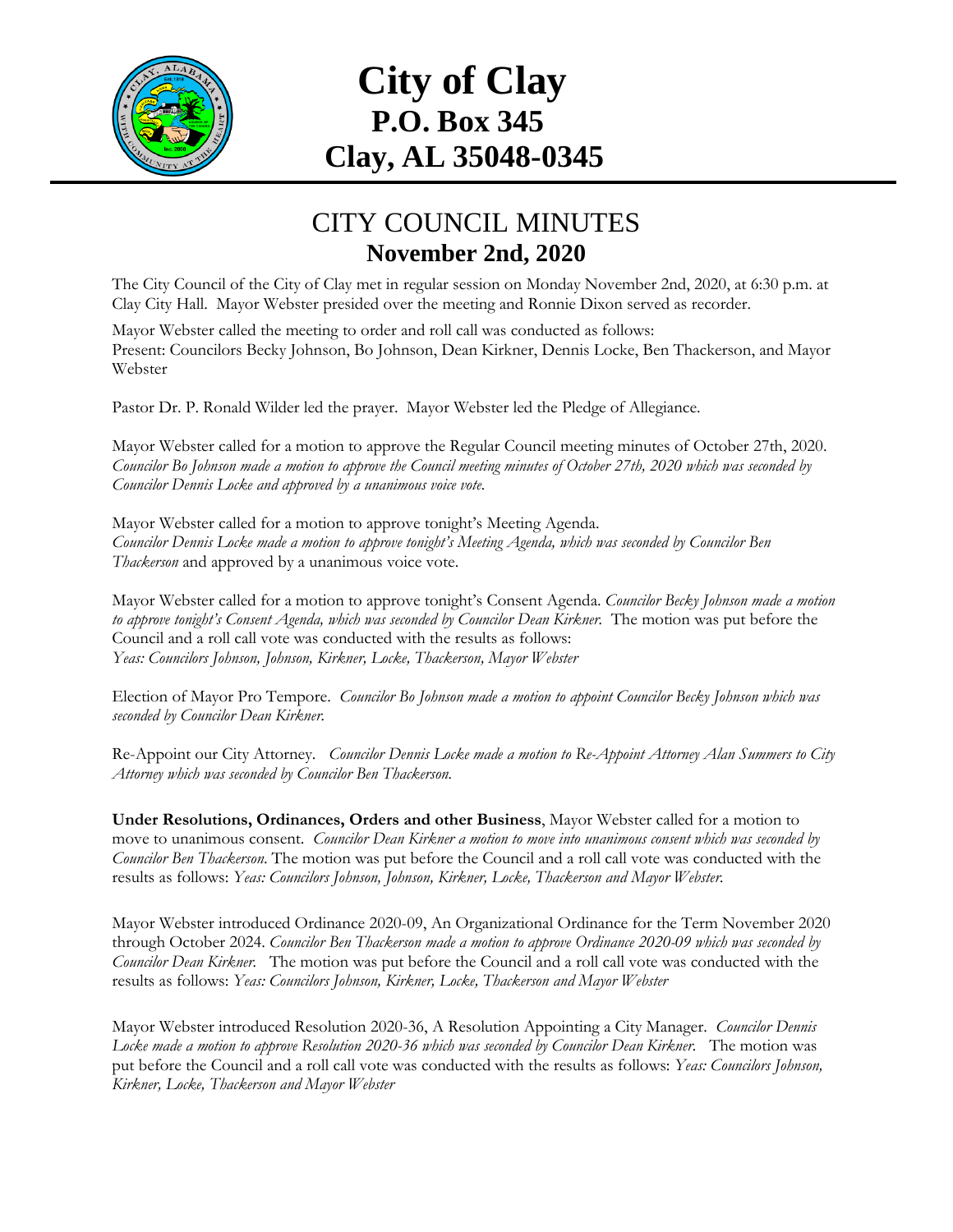

## **CITY OF CLAY CITY COUNCIL MINUTES November 2nd, 2020**

Mayor Webster introduced Resolution 2020-37, a Resolution Authorizing the Mayor to Enter into an agreement Between the City of Clay and Jefferson County Community Development Block Grant Program. *Councilor Becky Johnson made a motion to approve Resolution 2020-37 which was seconded by Councilor Ben Thackerson.*  The motion was put before the Council and a roll call vote was conducted with the results as follows: *Yeas: Councilors Johnson, Kirkner, Locke, Thackerson and Mayor Webster*

Mayor Webster introduced Proclamation 2020-01, A Proclamation in Support of Wreaths Across America. *Councilor Ben Thackerson made a motion to approve Proclamation 2020-01 which was seconded by Councilor Bo Johnson.*  The motion was put before the Council and a roll call vote was conducted with the results as follows: *Yeas: Councilors Johnson, Kirkner, Locke, Thackerson and Mayor Webster*

*Councilor Dennis Locke made a motion to approve a financial donation of \$1,500.00 to Wreaths Across America, which was seconded by Councilor Dean Kirkner.* The motion was put before the Council and a roll call vote was conducted with the results as follows: *Yeas: Councilors Johnson, Kirkner, Locke, Thackerson and Mayor Webster*

End Unanimous Consent.

**Under Mayor comments:** Mayor Webster addressed Council and thanked everyone for their support and expressed special thanks to Ronnie Dixon for his efforts.

**Councilor Becky Johnson** also expressed thanks to everyone for support.

**Councilor Bo Johnson** looking forward to working with the other Councilors for the next 4 years. The City had a great turnout at the Trunk or Treat that was on Halloween night.

**Councilor Dean Kirkner** is thankful to be being back again for the next 4 years.

**Councilor Dennis Locke** expressed other Councilors are awesome to work with and look forward to serving.

**Councilor Ben Thackerson** pleasure to work with the City, good group.

Under the **City Manager's report**, City Manager Ronnie Dixon reported on the following: Reminder of Election Day and polling places. Cosby Lake has had good progress, should be done by the Christmas Tree Lighting ceremony.

Fund Balances: General Fund \$277,393.56; Vehicle Fund \$25,693.49; Contractor Bonds \$155,989.16; Capital Funds \$402,537.46; 4/5 Cent Gas Fund \$157,256.90; 7 Cent Gas Fund \$85,423.81; Rebuild Alabama (10 Cent) Gas Fund \$42,853.08; Building Fund \$235,516.93; Paving Supplement Fund \$256,840.98; Reserve Fund \$1,300,000.00; BBT Fund \$48,169.20; Ballpark Sports Income \$560.00; Ballpark Sports Expenses \$0.00.

Under **Public Comments**. Andrea Self addressed Council and expressed thanks to Council, Mayor and City Manager for being allowed to be an employee of the City of Clay. Councilor Becky Johnson spoke to thank